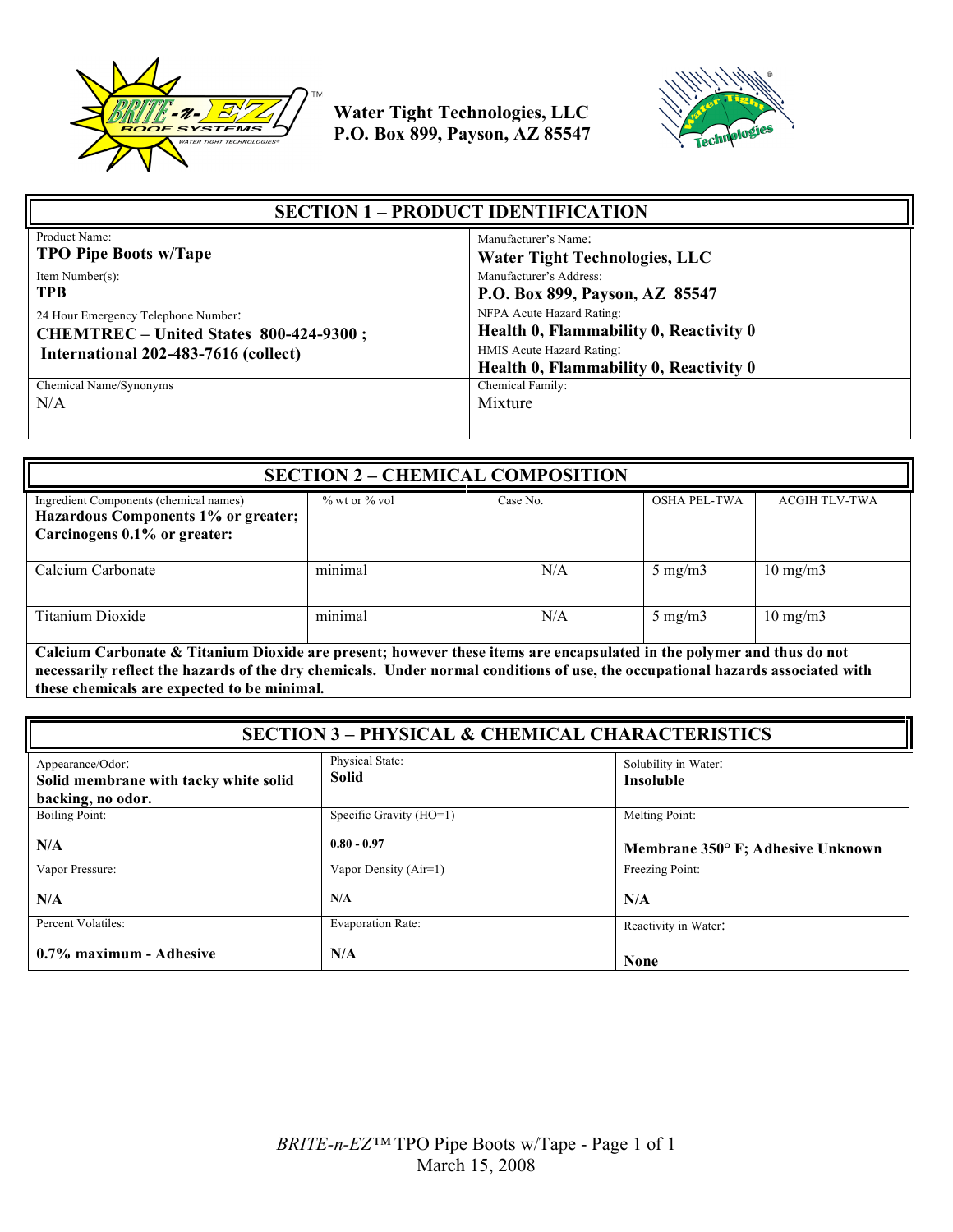



| <b>SECTION 4- FIRE &amp; EXPLOSION HAZARD DATA</b>                                                                           |                                                                                                                                                                                                                                                                            |  |
|------------------------------------------------------------------------------------------------------------------------------|----------------------------------------------------------------------------------------------------------------------------------------------------------------------------------------------------------------------------------------------------------------------------|--|
| Flash Point:<br>$>200^{\circ}$ C for Adhesive                                                                                | Flammable Limits (in air):<br>LEL: N/A UEL: N/A                                                                                                                                                                                                                            |  |
| Extinguishing Media:<br>Foam, dry chemical and CO <sup>2</sup> can also be used.                                             | Fire Fighting Procedures:<br>Treat as Class B fire. Limit fire fighting to those trained to do<br>so. Minimize breathing gases, vapor, fumes or decomposition<br>products. Use supplied-air breathing equipment for enclosed<br>or confined spaces or as otherwise needed. |  |
| Hazardous Decomposition Products:                                                                                            | Special Fire & Explosion Hazards:                                                                                                                                                                                                                                          |  |
| In the event of combustion, carbon dioxide, methane, propane,<br>aldehydes and other decomposition products may be released. | <b>None</b>                                                                                                                                                                                                                                                                |  |
| Method Used:<br>Estimate based on flash point of most volatile component.                                                    | Auto-Ignition Temperature:<br>$600 - 700$ F for membrane                                                                                                                                                                                                                   |  |

| <b>SECTION- 5 HEALTH HAZARD DATA</b>                                                                                                                                                                                                                                                                                                         |                                                                                                                                                             |  |
|----------------------------------------------------------------------------------------------------------------------------------------------------------------------------------------------------------------------------------------------------------------------------------------------------------------------------------------------|-------------------------------------------------------------------------------------------------------------------------------------------------------------|--|
| Permissible Exposure Limit:<br><b>NA</b><br>Effects of Overexposure:<br>Toxic fumes may be released during fire. Exposure to fumes may<br>aggravate pre-existing eye, lung, and skin conditions.                                                                                                                                             | Signs and Symptoms of Exposure:<br>Under normal conditions of use, this product will not release<br>or otherwise result in exposure to hazardous chemicals. |  |
| Acute:<br>Irritation, redness.<br>Chronic:<br>N/A                                                                                                                                                                                                                                                                                            | Carcinogenicity:<br>IARC, NTP, and OSHA do not list this product as a<br>carcinogen.                                                                        |  |
| Emergency & First Aid Procedures:<br>Eye Contact:<br>Can cause irritation, redness, tearing, blurred vision.<br>Skin Contact:<br>Not normally hazardous<br>Inhalation:<br>Not normally hazardous unless at elevated temperatures. Remove to fresh air.<br>Ingestion:<br><b>Consult a Physician</b><br>Primary Route of Entry:<br><b>None</b> |                                                                                                                                                             |  |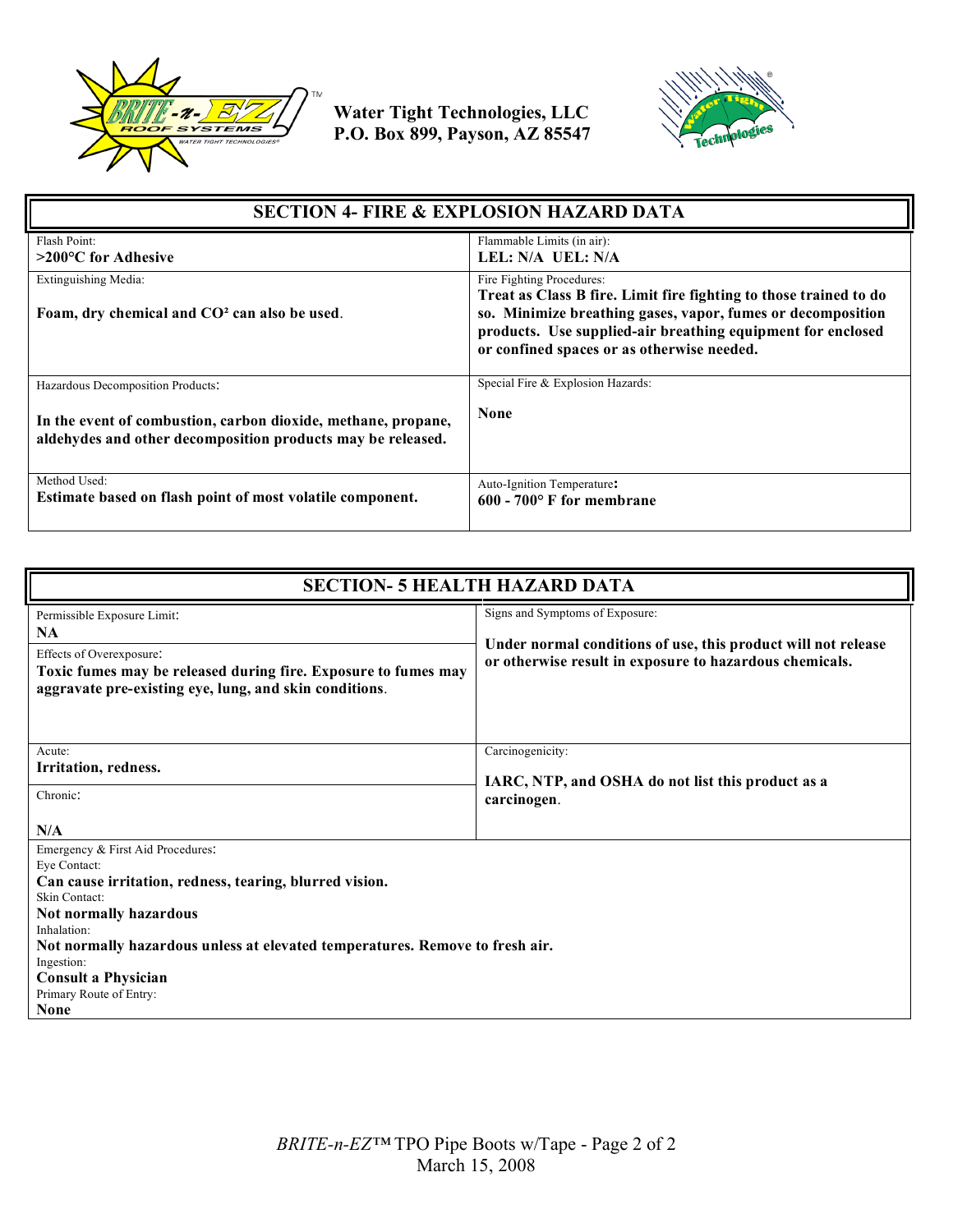



| <b>SECTION 6 – REACTIVITY DATA</b>                                                                                        |                           |
|---------------------------------------------------------------------------------------------------------------------------|---------------------------|
| Stability:                                                                                                                | Incompatibility:          |
| <b>Stable</b>                                                                                                             | None known                |
|                                                                                                                           |                           |
| Hazardous Decomposition Products:                                                                                         | Hazardous Polymerization: |
| In the event of a partial combustion, fumes, smoke, carbon<br>compounds and other decomposition products may be released. | Will not occur            |
| Conditions to Avoid:                                                                                                      |                           |

**Exposure to temperatures in excess of 130° F.**

## **SECTION 7 - SPILL OR LEAK PROCEDURES**

Steps to be taken in case material is released or spilled: Small spill:

 **Scoop or shovel material into sealed containers**.

Large Spill:

**Same as small spill**.

Waste Disposal Method:

**If this product becomes a waste, it is considered a non-hazardous waste as defined by RCRA 40CFR261. Dispose of in accordance with local, state, and federal regulations**.

| <b>SECTION 8 - SPECIAL PROTECTION</b> |                                                     |
|---------------------------------------|-----------------------------------------------------|
| Respiratory Protection:               | Eye Protection:                                     |
| N/A                                   | Safety glasses with side shields recommended.       |
| Protective Gloves:                    | Other Protective Equipment:                         |
| <b>Not Required</b>                   | None required under normal installation conditions. |
| Ventilation:<br>No respirator needed. |                                                     |